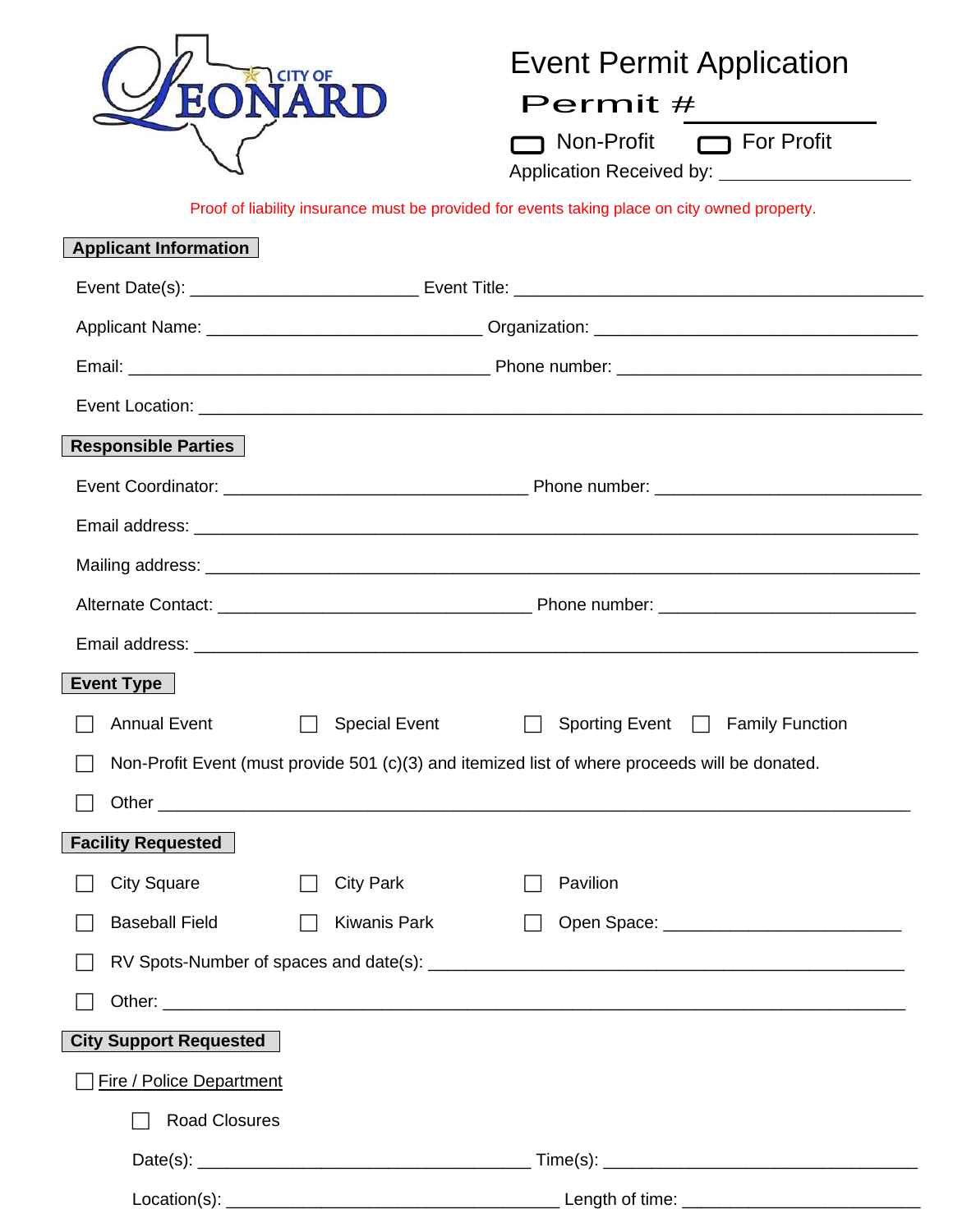|                     |                       | Security (Required if alcohol is being served) |  |
|---------------------|-----------------------|------------------------------------------------|--|
|                     |                       | Fire Team / Blast Zone Monitoring              |  |
| <b>Public Works</b> |                       |                                                |  |
|                     |                       |                                                |  |
|                     |                       |                                                |  |
|                     |                       |                                                |  |
|                     |                       |                                                |  |
|                     |                       |                                                |  |
|                     |                       |                                                |  |
|                     | <u>Trash services</u> |                                                |  |
|                     |                       |                                                |  |
|                     |                       |                                                |  |
|                     |                       |                                                |  |
|                     |                       |                                                |  |
|                     | <b>Restrooms</b>      |                                                |  |
|                     |                       |                                                |  |
|                     |                       | <b>Porta Potties Requested</b>                 |  |
|                     |                       |                                                |  |
|                     |                       |                                                |  |
|                     |                       |                                                |  |
|                     | Parking plan          |                                                |  |
|                     |                       |                                                |  |
|                     |                       |                                                |  |
|                     |                       |                                                |  |
|                     |                       |                                                |  |
|                     |                       | <b>Vendor Booths</b>                           |  |
|                     |                       |                                                |  |
|                     |                       |                                                |  |
|                     |                       |                                                |  |
|                     |                       | Games:                                         |  |